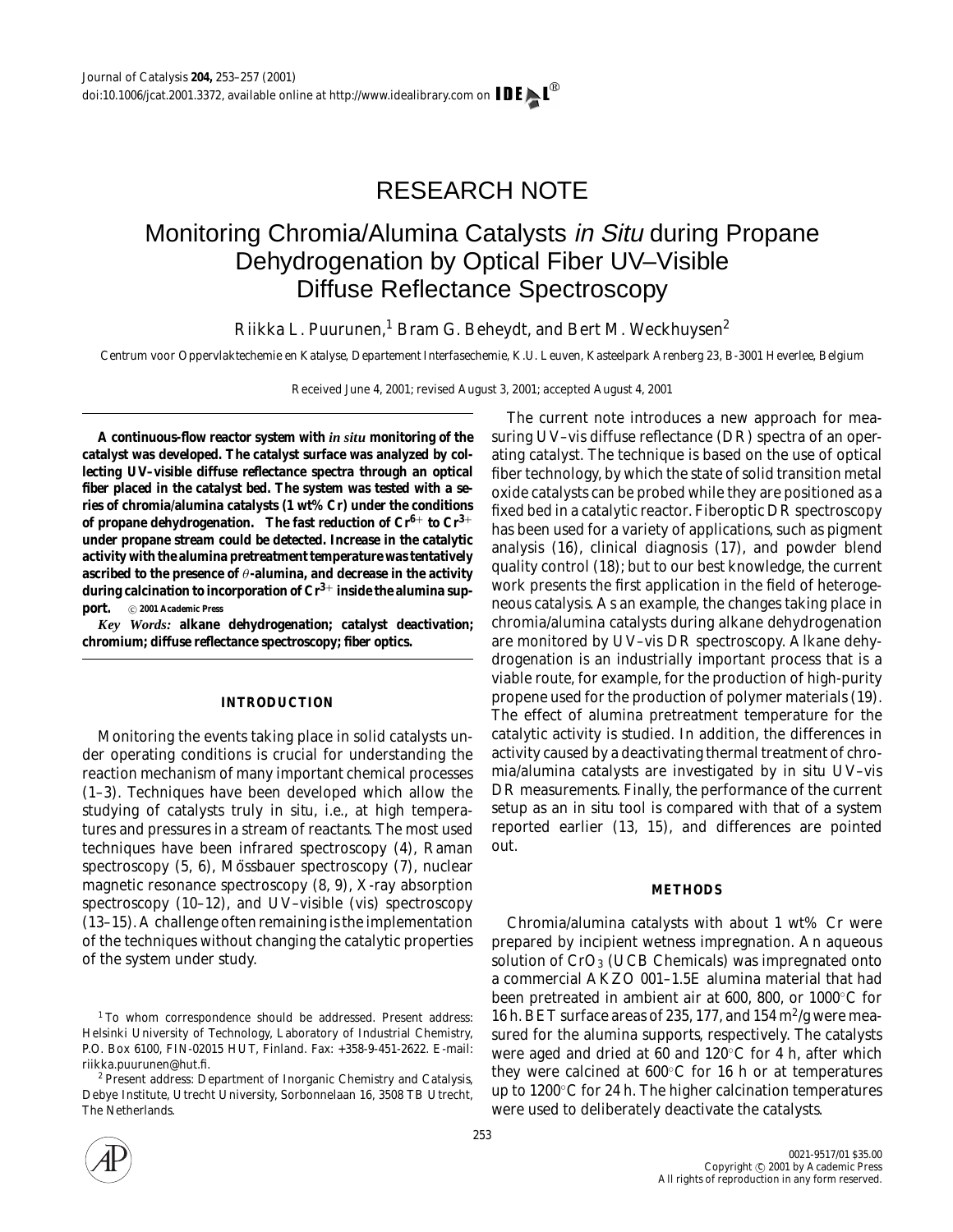

**FIG. 1.** The fiber-optic UV–visible(vis) spectrometer–reactor setup: (A) a schematic representation and (B) a photographic illustration.

Propane dehydrogenation was carried out at 580◦C with a 25 ml/min feed of 10 vol% propane (Alphagas, 99.95 vol%) in helium (Air Liquide, 99.995 vol%) and 0.2 g of catalyst for 20 min. The catalysts were regenerated for 40 min by a 25 ml/min stream of 5% oxygen (Air Liquide, 99.5 vol%) in helium. A helium flush of 30 min separated the dehydrogenation and regeneration steps. Three dehydrogenation cycles were carried out. The outlet gases were analyzed on line by a gas chromatograph (GC) (HP 5830A) equipped with a flame ionization detector and a packed column (*n*octane/Porasil C). The reported activities correspond to the second cycle after 17.1 min of propane on stream unless otherwise stated. Yields and selectivities were calculated on a molar basis.

The catalysts were continuously monitored by optical fiber UV–vis DR spectroscopy. A schematic representation of the current setup is shown in Fig. 1A and a photographic illustration in Fig. 1B. The setup consists of a tubular fixedbed reactor fitted inside a furnace, a UV–vis (deuterium– halogen) light source (Top Sensor Systems DH-2000) and a photodiode array detector (Ocean Optics SD-2000) connected to the catalyst bed via optical fiber technology (Top Sensor Systems FCB-UV400-ME cable and FCB-UV400G- 0.1-XHT high-temperature probe). The high-temperature probe is separated by a few millimeters from the hot catalyst particles placed in the fixed-bed reactor. A spectrum of the catalyst in the 200 to 800 nm region can be collected in less than a second.

X-ray diffractograms were measured for some samples with a Siemens D5000 X-ray Diffractometer. To investigate whether Na diffuses to the surfaces of samples during the heat treatment, alumina samples pretreated in air at 600, 800, 1000, and 1200◦C were analyzed by X-ray photoelectron spectroscopy (XPS). The XPS data were obtained with a Vacuum Generators XPS system, using a CLAM-2 hemispherical analyzer for electron detection. Non-monochromatic Al*K*α X-ray radiation was used for exciting the photoelectron spectra using an anode current of 20 mA at 10 keV. The pass energy of the analyzer was set at 50 eV, and data were collected at intervals of 0.1 eV. Survey spectra were taken with a pass energy of 100 eV at intervals of 0.5 eV.

### **RESULTS AND DISCUSSION**

The yield of propene for the series of chromia/alumina catalysts, where the alumina pretreatment temperature and the catalyst calcination temperature were varied, is shown in Fig. 2. The data points (17.1 min on stream) represent a "stable" situation of the catalysts, where all the  $Cr^{6+}$ has been converted to  $Cr^{3+}$  and the initial  $CO_2$ , CO, and  $H<sub>2</sub>O$  formation (20) no longer affects the product distribution. Increasing the alumina pretreatment temperature had a positive effect on the dehydrogenation activity of the catalysts. This possibly was caused by the increased formation of the  $\theta$ -alumina phase during the pretreatment, as was observed by X-ray diffraction.  $\alpha$ -alumina had not yet been formed in the pretreatment at 1000◦C. Increasing the calcination temperature of the chromia/alumina catalysts above 600◦C resulted in loss of dehydrogenation activity.



**FIG. 2.** Yield of propene during the second cycle of propane dehydrogenation by a series of 1 wt% Cr chromia/alumina catalysts in which the alumina pretreatment and catalyst calcination temperature were varied.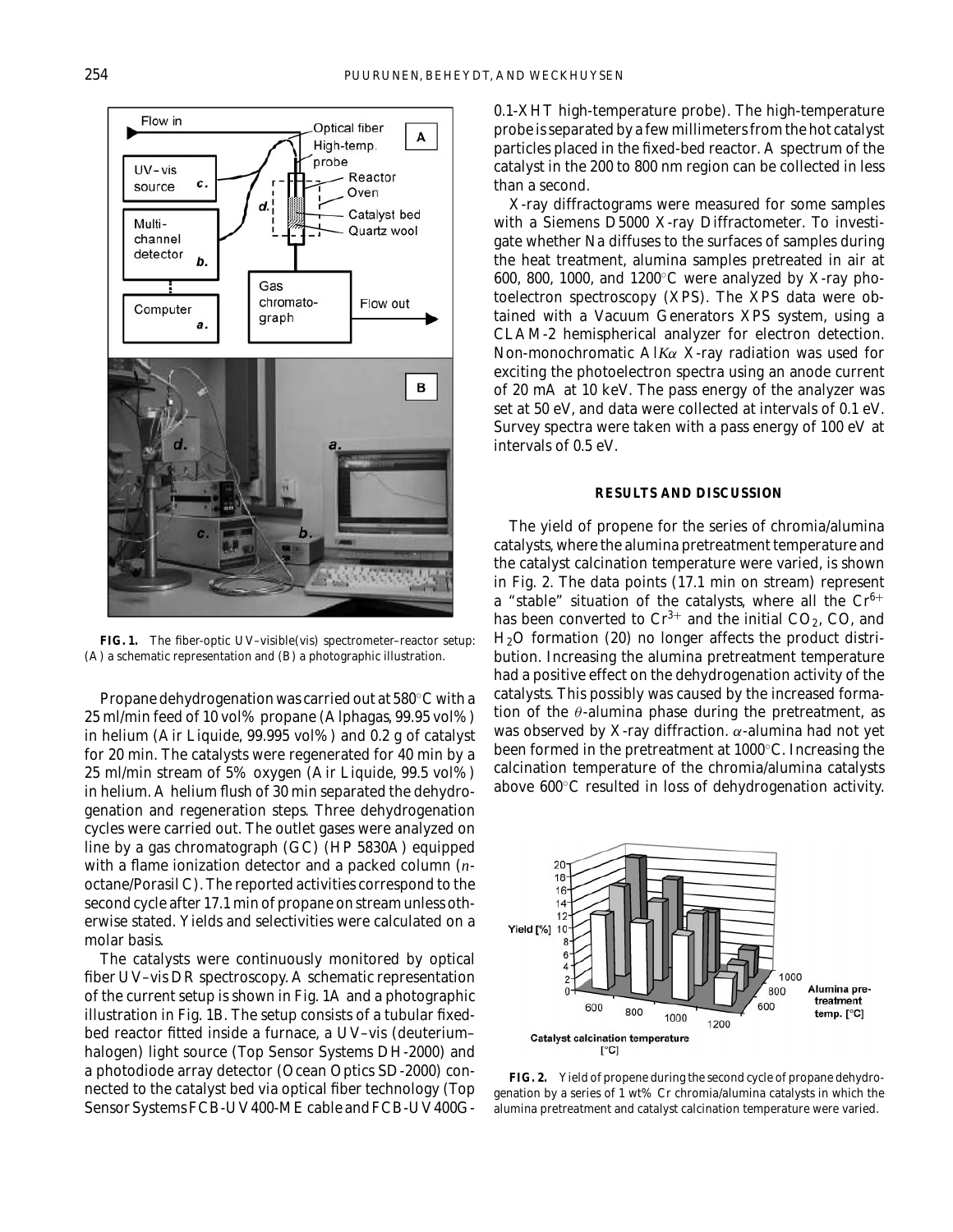Calcination at 1200◦C strongly deactivated all the catalysts (propene yield of approximately 4%), but some activity remained, since pure alumina pretreated at 1200◦C gave a propene yield of 0.5%. XPS investigation showed that the amount of Na present in the samples was close to the detection limit and no accumulation had occurred onto the sample surface during the heat treatment. Loss of activity thus cannot be explained by diffusion of Na to block the active sites. Conversionwise there was practically no difference between the catalysts prepared on different aluminas; selectivity was generally higher (up to about 80%) the higher the alumina pretreatment temperature. The catalyst prepared on alumina pretreated at 600◦C suffered the least deactivation when calcined at temperatures up to 1000◦C. This could be due to the fact that chromium inhibits the transformation of alumina from  $\gamma$  to  $\alpha$  phase (21). Indeed, peaks of α-alumina were observed in the X-ray diffractograms of catalysts calcined at 1200◦C, but their intensity was smaller the lower the alumina pretreatment temperature.

UV–vis DR spectra were recorded continuously *in situ* during the catalytic experiments. As an example, we discuss the spectra of two chromia/alumina catalysts, which were both prepared on alumina pretreated at 600◦C, but the calcination temperatures were 600 and 1200◦C. The former

is here referred to as the "fresh catalyst" and the latter as the "deactivated catalyst." The spectra of these catalysts measured during three consecutive dehydrogenation– oxidation cycles are shown in Fig. 3. A common feature of all the spectra measured at the end of oxidation was that there was an absorption band centered at  $25,000-26,000$  cm<sup>-1</sup>, which was due to  $Cr^{6+}$  (22). The  $Cr^{6+}$  present in the fresh catalyst was readily reduced to  $Cr^{3+}$  during the first 30 s of propane on stream, in accord with the observations of Hakuli *et al*. (20) which were made by a rapid Fourier transfer infrared analysis of the gas phase products. For the deactivated catalyst in all cycles and for the fresh catalysts in the second and third cycles,  $Cr^{6+}$  was not stable during the helium flush but converted to  $Cr^{3+}$ . This was evidenced by the appearance of two absorption bands at about 16,000 and  $23,000$  cm<sup>-1</sup> (23). During the propane feed, coke was formed on the fresh catalyst, as evidenced by increasing intensity in the whole wavenumber range of the spectrum, and by that the yield of propane decreased from 13% to 12% during 13.1 min on stream. The presence of coke can be seen in UV–vis DR spectra because polycyclic aromatic structures have wide absorption bands in the UV–vis region (24, 25). Darkening of the sample through coke formation also may increase the overall intensity, leading to poorer resolution of the spectra. On the deactivated catalyst, coke



**FIG. 3.** UV–vis diffuse reflectance spectra of a fresh and a deactivated chromia/alumina catalyst (alumina pretreatment and catalyst calcination temperatures 600◦C/600◦C and 600◦C/1200◦C, respectively) measured for three successive oxidation–dehydrogenation cycles (580◦C, 1 atm) after calcination and during a 20 min propane feed. The solid-line arrow indicates the fast changes taking place during the reduction of  $Cr^{6+}$  to  $Cr^{3+}$  during the first 30 s on stream, and the dotted-line arrow indicates slower changes caused by coke formation. (Note that the *y* scales differ for the fresh and deactivated catalyst.)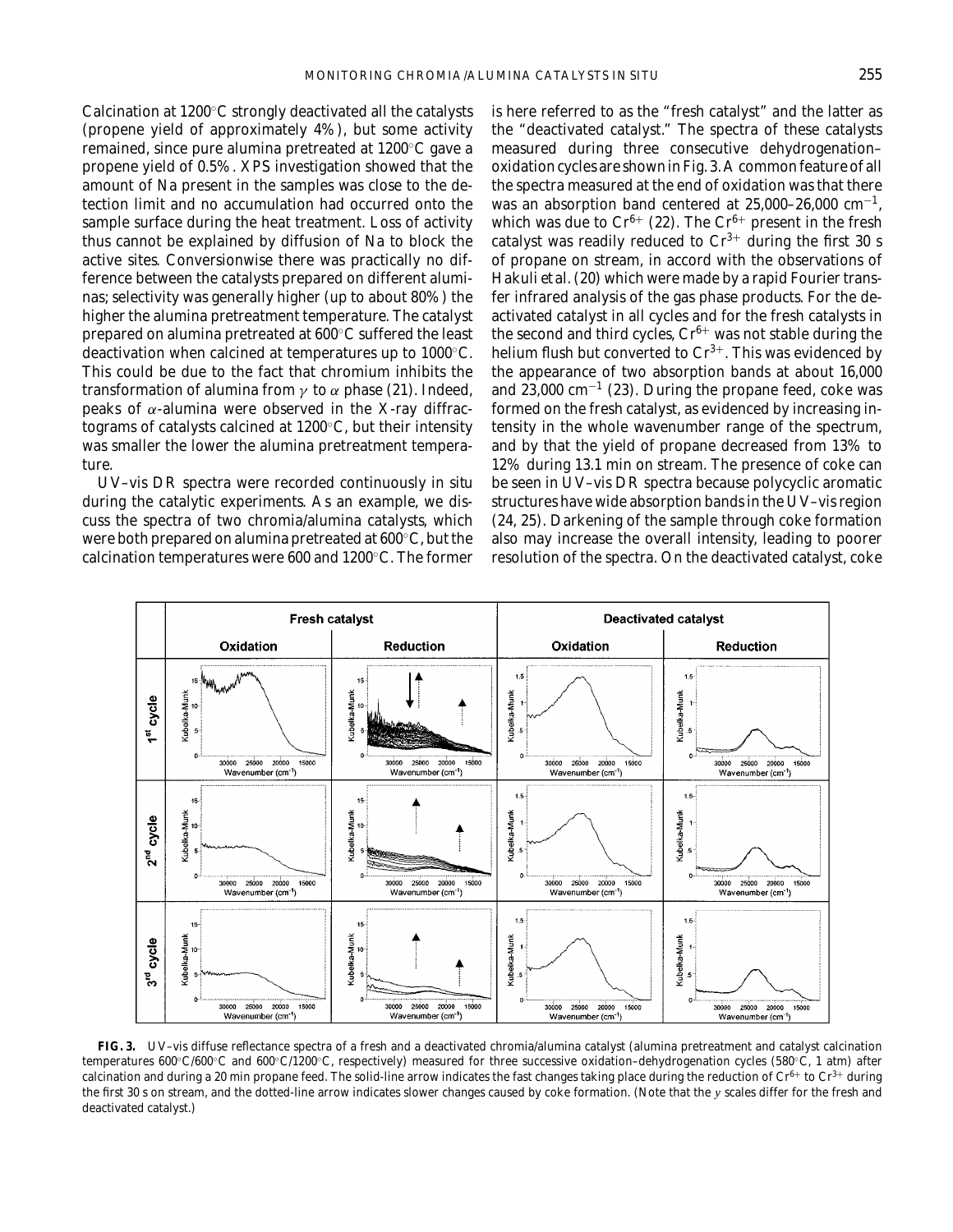#### **TABLE 1**

formation as seen by UV–vis was almost negligible. During the following oxidative regeneration, the overall intensity decreased as a result of coke burn-off, and the  $Cr^{6+}$  signal reappeared. However, it never reached its original intensity during the 40-min oxidation. Oxidation of  $Cr^{3+}$  to  $Cr^{6+}$  thus seems to be a considerably slower process than reduction of  $Cr^{6+}$  to  $Cr^{3+}$ .

The UV–vis DR spectra can be used to investigate the changes that have taken place during the deactivation procedure. The positions of the absorption bands are characteristic of the coordination environment of  $Cr^{3+}$  (23). For spectra measured at room temperature,  $Cr^{3+}$  located inside an  $\alpha$ -alumina structure (i.e., ruby) has d-d transitions at 18,150 and 24,700 cm<sup>-1</sup> (23), whereas  $Cr^{3+}$  in  $Cr_2O_3$  has bands at 16,600 (26) and 21,700 cm<sup>-1</sup> (27). According to our measurements, increasing the measurement temperature from room temperature to 580◦C shifts the maximum position of the bands at about 17,000 and 22,000 cm<sup>-1</sup> to lower energy by about 700 and 200 cm<sup>-1</sup>, respectively. The apparent band maxima at the start of the propane feed for the different catalysts are shown in Fig. 4. The energy of the d-d transitions of  $Cr^{3+}$  increased with increasing calcination temperature. Taking into account the effect of temperature on the band maxima, the shift in absorption band maxima indicates that most of the  $Cr^{3+}$  present in the catalyst deactivated at 1200◦C had been incorporated in alumina, which explains the low activity observed. We propose that the  $Cr^{3+}$  species with bands at about 16,000 and 23,000 cm−<sup>1</sup> (as measured at 580◦C) were active dehydrogenation sites. It needs to be noted that the UV–vis DR results did not provide an explanation for the high activity of catalysts prepared on alumina pretreated at 1000◦C.

Previously, the activity of supported chromia catalysts were investigated in isobutane dehydrogenation at 350 to 500◦C (15). The catalysts were monitored *in situ* by UV– vis DR spectroscopy in a Praying Mantis DR attachment (Harrick) equipped with a photomultiplier detector. The performances and requirements of the two setups are compared in Table 1. The main advantage of the current fiberoptic setup compared with the Praying Mantis setup is the speed of data collection: fast processes with the time scale



**FIG. 4.** Apparent absorption maximum of  $Cr<sup>3+</sup>$  at the start of the second dehydrogenation cycle for the series of alumina pretreated at different temperatures.

**Comparison of the Performances and Requirements of Different Setups for Measuring UV–Vis DR Spectra** *in situ* **During Catalysis**

|                                                            | Fiberoptic<br>setup <sup>a</sup> | <b>Praying Mantis</b><br>setup (13, 15) |
|------------------------------------------------------------|----------------------------------|-----------------------------------------|
| Time needed to acquire a<br>spectrum (200-800 nm)          | $\langle$ 1s                     | $\sim$ 60 s                             |
| Different parts of the spectrum<br>represent the same time | Yes                              | $\mathbf{N} \mathbf{o}^b$               |
| <b>Reactor requirements</b>                                | Catalytic fixed-<br>bed reactor  | Optical <i>in situ</i> cell             |
| <b>Temperature limitation</b>                              | $580^{\circ}$ C $^{c}$           | $500^{\circ}C^d$                        |

*<sup>a</sup>* This work.

*<sup>b</sup>* A photomultiplier detector records one wavelength at a time.

*<sup>c</sup>* Degradation of probe quality was observed after use of some months.

*<sup>d</sup>* Maximum reported temperature.

of seconds can be followed through the use of a photo diode array detector. Note also that through the use of a catalytic fixed-bed reactor the conversion level is not limited because of the spectroscopic requirements; high dehydrogenation conversions could be obtained in this work (conversion up to 24% in this study vs typically below 2% in (15)).

### **CONCLUSIONS**

The activity and selectivity of chromia/alumina catalysts increased when alumina pretreatment temperature was increased from 600 to 1000◦C, perhaps because of the increased amount of  $\theta$ -alumina in the samples. Calcination of the catalysts at 1200◦C resulted in severe deactivation. Optical fiber UV–vis DR spectroscopy indicated that  $Cr^{6+}$ reduced to  $Cr^{3+}$  during the first 30 s of propane on stream, and this was followed by coke formation. The  $Cr^{6+}$  formed during oxidative regeneration was not stable during an inert flush of the system but converted to  $Cr^{3+}$  even before the start of the propane feed. A correlation was observed between the dehydrogenation activity and  $Cr^{3+}$  absorption maxima for catalysts prepared on alumina pretreated at a constant temperature.

Monitoring the changes taking place in the coordination environment and oxidation state of supported metal oxides under reaction conditions was successful by optical fiber UV–vis DR spectroscopy. This technique is generally applicable to transition metal ions, which possess absorption bands in the UV–vis region. Its strength lies in the possibility of using a simple catalytic fixed-bed reactor. Moreover, a photo diode array detector enables a data collection speed in the range of seconds.

#### **ACKNOWLEDGMENTS**

This work was supported by the Academy of Finland through the Graduate School in Chemical Engineering (GSCE), the Fonds voor Wetenschappelijk Onderzoek–Vlaanderen (FWO), and the